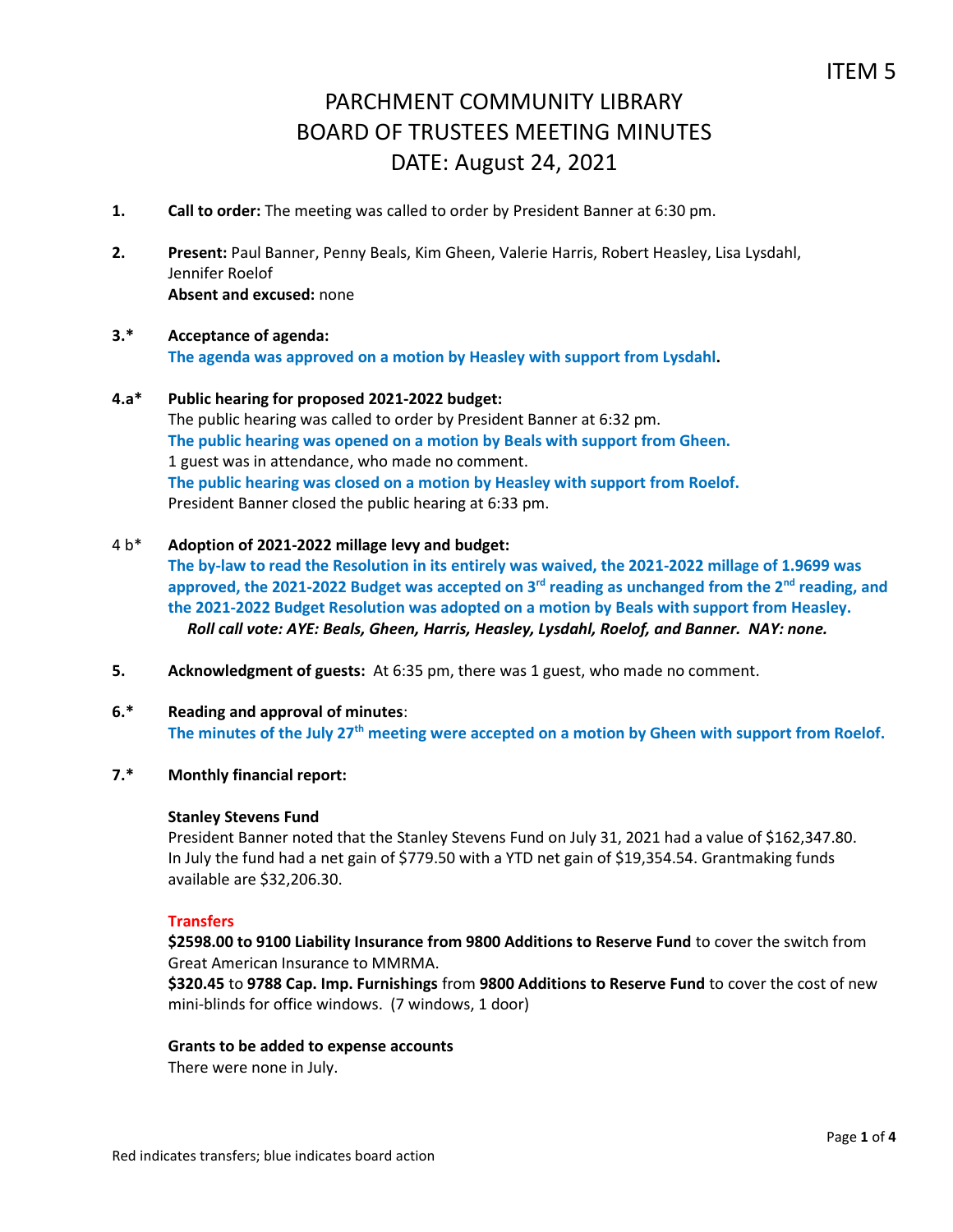#### **First National CD**

The library's last remaining CD in the CDARS account will mature on September 9 and will be rolled into the ICS account at First National Bank. Value as of 7/31/2021 was \$214,088.07.

#### **Uniform Chart of Accounts update\***

The Michigan Treasury released a new Chart of Accounts last year. Stannard noted that while we are not required to migrate to the new chart until FY 2022-2023, it seemed prudent to prepare for it well in advance. She, the bookkeeper, and the auditor have finalized the new account list and believes we can change to the new schedule on October 1. The bookkeeper is still working with a QuickBooks expert to answer a final few questions. If, however, Stannard is not fully confident in making the change on October 1 we can wait until October of 2022.

#### **Financial statement reconciliations review schedule**

August statements – Kim September statements – Valerie October statements - Paul

**The transfers, financial report, and bills to be paid in July were approved on a motion by Heasley with support from Harris.**

- **8. Public comment:** At 6:46 pm, there was 1 guest, who made no comment.
- **9.\* Monthly Director's report:** Stannard presented the report.

#### **Current services**

#### **Programs**:

- **Storytimes in September**. Mrs. B will host a Zoom storytime on Tuesdays at 9:30 am, in-person storytimes (with limited attendance) on Wednesdays at 10:00 am, and outdoor storytimes on Thursdays at 10:00 am. She also has **Storytime-to-Go on the Kids page**.
- **Observing the Moon** with Joe Comiskey was held Wed., July 14. 15 attended.
- **Kindleberger Park Tree Tour** was led by Sandy Bliesener on July 20. 16 attended.
- **Parchment Update.** All interviews are [posted weekly on the library's website](https://www.parchmentlibrary.org/parchment-update). Recent interviews include the Kindleberger Summer Concert Series with Julie Heasley (7/17), PFAS UNITEDD update with Dr. Courtney Carignan (7/26), Pickleball at Kindleberger Park with Jon Heasley (8/2), Panther Pawlooza with George Stamas (8/9. Removed from website since the event has been changed due to COVID), and an Evening of Celtic Culture (Summer Concert) with Lou Ann Shafer (8/16).
- **Parchment Action Team** will provide community forums on a bi-monthly schedule. The first will be the Candidate Forum on September 27. The purpose of these 'Community Conversations' is to provide clear information about current City issues to residents and to give them an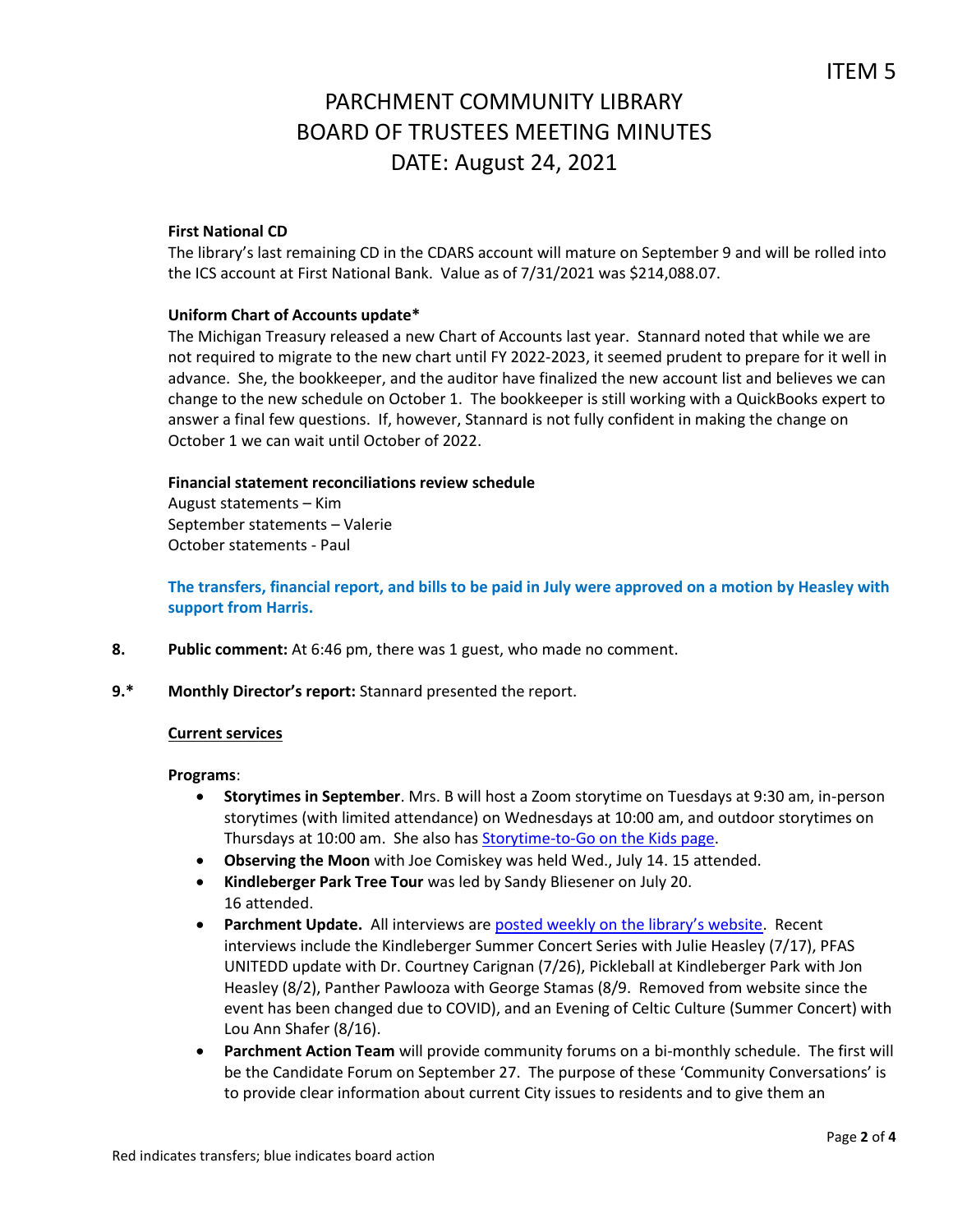opportunity to converse with those in charge. The Action Team will hold occasional planning meetings but will no longer meet monthly after the August 19<sup>th</sup> meeting.

- **Summer Reading.** 123 people participated. 25 Adults (48% earned all prizes, 36% earned no prizes); 13 Teens (62% earned all prizes, 31% earned no prizes); 63 Children (62% earned all prizes, 41% earned no prizes); 23 Ages 0-3 (61% earned all prizes; 41% earned no prizes).
- **Silly Sidewalk.** We offered 13 silly prizes. Each person who completed the Silly Sidewalk earned one raffle ticket (per day) to win a prize. 322 raffle tickets were submitted by 82 different people (57 submitted at least 2 tickets).
- **Elizabeth Kerlikowski's Revisionistas Poetry Reading. Tuesday, August 31, 6:30 pm.** Due to the high COVID transmission rate in our area, this event will be held entirely on Zoom.
- **September 11, 2001: The Day That Changed the World. September 1-30**. Poster exhibit near Local History Room. The Friends of the Library paid \$400 to have the posters mounted on foam core.
- **Kalamazoo County ID Program Mobile Unit Event. Tuesday, September 14, 2:00-6:00 pm.**  County residents can come in to get their county ID on the spot from the County Mobile Unit.
- **Mystery Book Club returns in September. Monday, September 20, 4:00 pm**, on Zoom.
- **Kindleberger Park History Walk with Cheryl Lyon-Jenness**. **Tuesday, September 21, 6:00 pm**. Meet in the Sunken Garden. Rain date, Sept. 23. This is a repeat of the June 15<sup>th</sup> event.
- **Parchment City Commission Candidate Forum. Monday, September 27, 6:30 pm**. In partnership with the Parchment Action Team. Public Media Network will film to put online.

## **New public computers are needed**

Stannard reported that the public computers are very slow and should be replaced as soon as possible. Unfortunately hardware costs are rising. She presented two quotes from CDWG for backpack computers. The HP cost \$2162.43 per unit (including \$350 labor from CTS) and the Lenovo cost \$1595.86 per unit (including \$350 labor from CTS).

**Stannard was authorized to purchase 6 Lenovo computers from CDWG, with the price per unit (including labor) not to exceed \$2000, and with the cost to be charged to 9787 Cap. Imp. Computers following a transfer from 9800 Additions to Reserve Funds, on a motion by Heasley with support from Gheen.**

## **10.\* Monthly Statistical report**

Stannard presented the report.

## **11. Communications**

There were no communications.

## **12. COVID update [Strategic Planning - tabled]**

Stannard presented the update.

 **Library hours** Stannard had planned to expand library hours on September 1. Due to the Delta variant and the COVID